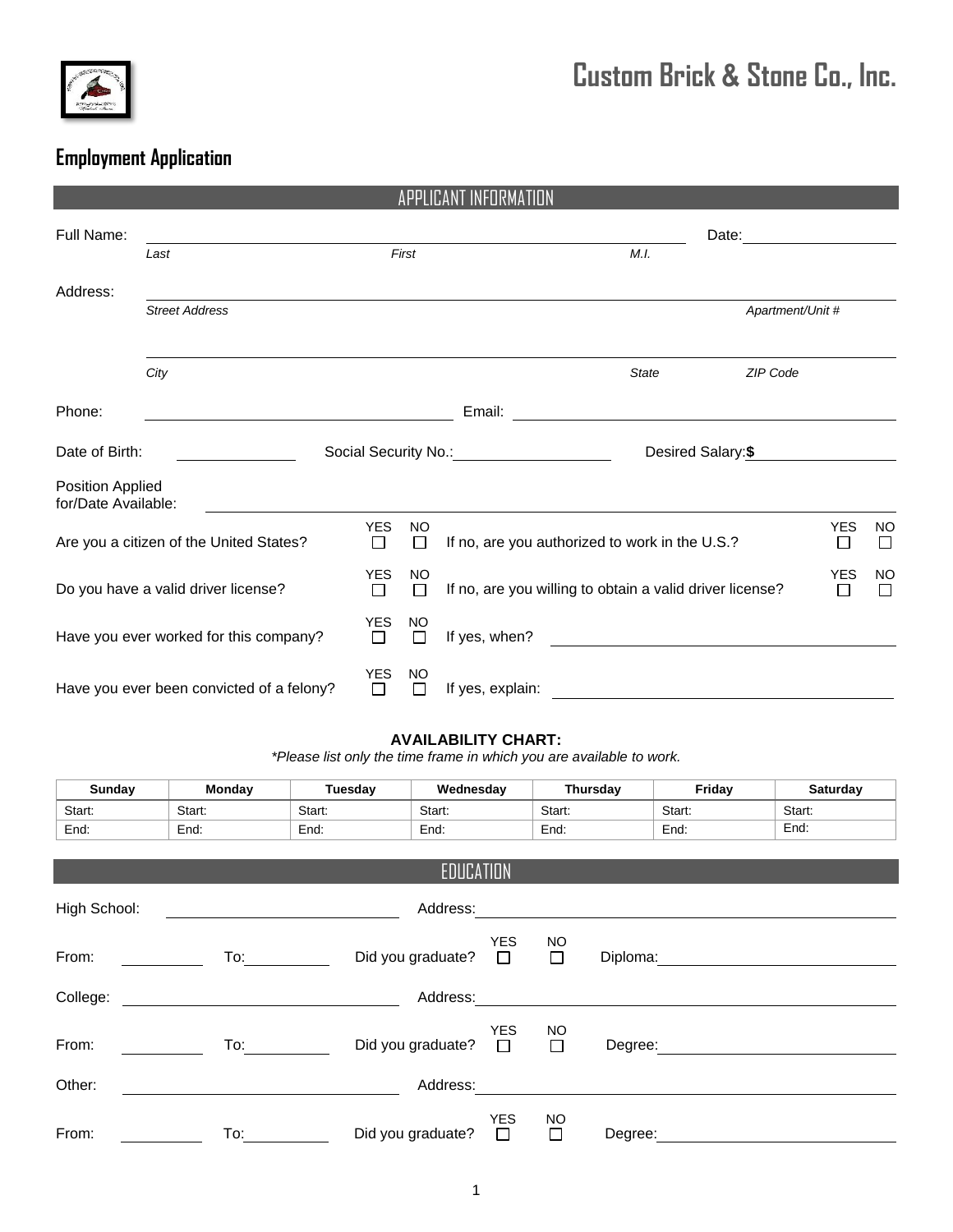## REFERENCES

| Please list three professional references. |                                                                                                                                                                                                                                     |                       |                     |                                                                                                                                                                                                                                |
|--------------------------------------------|-------------------------------------------------------------------------------------------------------------------------------------------------------------------------------------------------------------------------------------|-----------------------|---------------------|--------------------------------------------------------------------------------------------------------------------------------------------------------------------------------------------------------------------------------|
| Full Name:                                 |                                                                                                                                                                                                                                     |                       |                     | Relationship: 2000                                                                                                                                                                                                             |
| Company:                                   |                                                                                                                                                                                                                                     |                       |                     |                                                                                                                                                                                                                                |
| Address:                                   |                                                                                                                                                                                                                                     |                       |                     |                                                                                                                                                                                                                                |
| Full Name:                                 |                                                                                                                                                                                                                                     |                       |                     | Relationship: 2000                                                                                                                                                                                                             |
| Company:                                   |                                                                                                                                                                                                                                     |                       |                     | Phone: 2008 2010 2010 2010 2010 2010 2021 2022 2023 2024 2022 2023 2024 2025 2026 2027 2028 2029 2020 2021 20                                                                                                                  |
| Address:                                   | <u> 1989 - Johann Barbara, martin amerikan basal dan berasal dalam basal dan berasal dan berasal dan berasal dan</u>                                                                                                                |                       |                     |                                                                                                                                                                                                                                |
| Full Name:                                 |                                                                                                                                                                                                                                     |                       |                     |                                                                                                                                                                                                                                |
| Company:                                   |                                                                                                                                                                                                                                     |                       |                     | Phone:<br><u> 1989 - Johann Barnett, fransk politiker (</u>                                                                                                                                                                    |
| Address:                                   |                                                                                                                                                                                                                                     |                       |                     |                                                                                                                                                                                                                                |
|                                            |                                                                                                                                                                                                                                     | PREVIOUS EMPLOYMENT   |                     |                                                                                                                                                                                                                                |
| Company:                                   |                                                                                                                                                                                                                                     |                       |                     |                                                                                                                                                                                                                                |
| Address:                                   |                                                                                                                                                                                                                                     |                       |                     | Supervisor:<br><u> 1989 - Andrea State Barbara, pre</u>                                                                                                                                                                        |
| Job Title:                                 | Starting Salary: \$                                                                                                                                                                                                                 |                       |                     | Ending Salary:\$                                                                                                                                                                                                               |
| Responsibilities:                          |                                                                                                                                                                                                                                     |                       |                     |                                                                                                                                                                                                                                |
| From:                                      | <b>To:</b> the contract of the contract of the contract of the contract of the contract of the contract of the contract of the contract of the contract of the contract of the contract of the contract of the contract of the cont |                       |                     | Reason for Leaving: Network of the Manuscript of the Manuscript of the Manuscript of the Manuscript of the Manuscript of the Manuscript of the Manuscript of the Manuscript of the Manuscript of the Manuscript of the Manuscr |
|                                            | May we contact your previous supervisor for a reference?                                                                                                                                                                            | <b>YES</b><br>$\perp$ | <b>NO</b><br>$\Box$ |                                                                                                                                                                                                                                |
| Company:                                   |                                                                                                                                                                                                                                     |                       |                     |                                                                                                                                                                                                                                |
| Address:                                   | <u> 1989 - Johann Barnett, fransk politiker (d. 1989)</u>                                                                                                                                                                           |                       |                     | Supervisor: Victor Contract Contract Contract Contract Contract Contract Contract Contract Contract Contract Co                                                                                                                |
| Job Title:                                 |                                                                                                                                                                                                                                     | Starting Salary: \$   |                     | Ending Salary:\$                                                                                                                                                                                                               |
| Responsibilities:                          |                                                                                                                                                                                                                                     |                       |                     |                                                                                                                                                                                                                                |
| From:                                      | <b>To:</b> the contract of the contract of the contract of the contract of the contract of the contract of the contract of the contract of the contract of the contract of the contract of the contract of the contract of the cont |                       |                     |                                                                                                                                                                                                                                |
|                                            | May we contact your previous supervisor for a reference?                                                                                                                                                                            | <b>YES</b><br>П       | <b>NO</b><br>$\Box$ |                                                                                                                                                                                                                                |
| Company:                                   |                                                                                                                                                                                                                                     |                       |                     | Phone: _______________________                                                                                                                                                                                                 |
| Address:                                   |                                                                                                                                                                                                                                     |                       |                     | Supervisor: <b>Example 2019</b>                                                                                                                                                                                                |
| Job Title:                                 | <u> 1989 - Johann Barn, mars eta bainar eta idazlea (</u>                                                                                                                                                                           | Starting Salary: \$   |                     | Ending Salary:\$                                                                                                                                                                                                               |
| Responsibilities:                          | <u> 1989 - Johann Stoff, Amerikaansk politiker († 1908)</u>                                                                                                                                                                         |                       |                     |                                                                                                                                                                                                                                |
| From:                                      | To: the contract of the contract of the contract of the contract of the contract of the contract of the contract of the contract of the contract of the contract of the contract of the contract of the contract of the contra      |                       |                     | Reason for Leaving: Network of the Manuscript of the Manuscript of the Manuscript of the Manuscript of the Manuscript of the Manuscript of the Manuscript of the Manuscript of the Manuscript of the Manuscript of the Manuscr |
|                                            | May we contact your previous supervisor for a reference?                                                                                                                                                                            | <b>YES</b><br>П       | <b>NO</b><br>П      |                                                                                                                                                                                                                                |